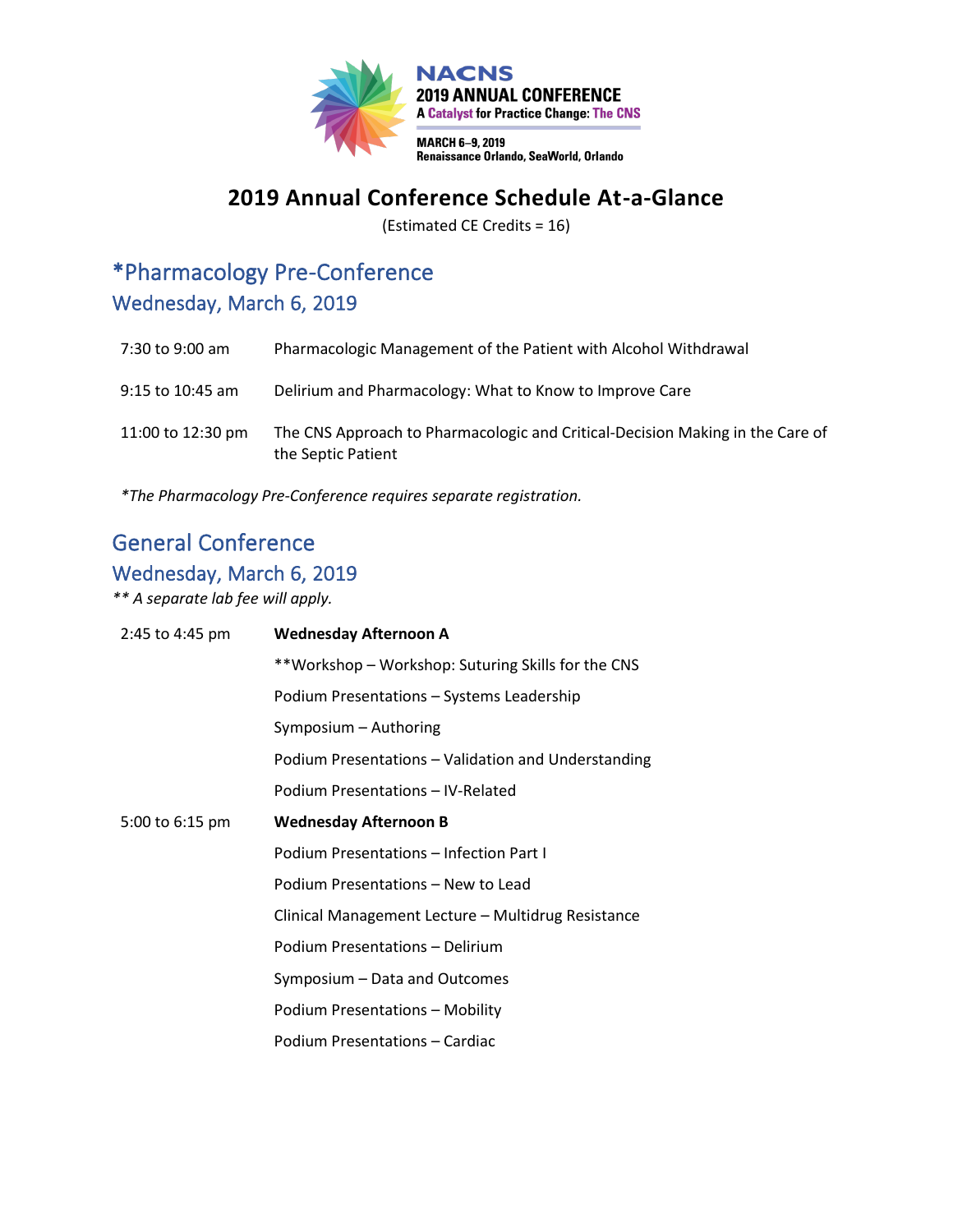## General Conference Thursday, March 7, 2019

| 9:00 to 10:00 am  | <b>Keynote</b> – Being a Catalyst for Change: The Role of Leadership     |
|-------------------|--------------------------------------------------------------------------|
| 10:30 to 11:45 am | <b>Thursday Morning C</b>                                                |
|                   | Clinical Management Lecture - Geriatrics                                 |
|                   | Symposium - Joints and Orthopedic Issues                                 |
|                   | Podium Presentations - System Change                                     |
|                   | Podium Presentations - Overcoming Challenges                             |
|                   | Podium Presentations - Dissemination                                     |
|                   | <b>Podium Presentations - Alarms</b>                                     |
|                   | Podium Presentations - Nurse Sphere - Development                        |
|                   | Workshop-PICOT                                                           |
| 1:45 to 3:00 pm   | <b>Thursday Afternoon D</b>                                              |
|                   | Clinical Management Lecture - Palliative Care & COPD                     |
|                   | Podium Presentations - Education                                         |
|                   | Podium Presentations - Rehabilitation                                    |
|                   | Symposium - Catalyst for Change                                          |
|                   | <b>Podium Presentations - Best Practices</b>                             |
|                   | <b>Podium Presentations - Future</b>                                     |
|                   | ** Workshop: Advanced Neuro Assessment for the Practicing CNS            |
|                   | Panel Discussion - A Conversation with the Editors                       |
| 3:30 to 4:45 pm   | <b>Thursday Afternoon E</b>                                              |
|                   | Clinical Management Lecture Nonventilator Hospital-Acquired Pneumonia: A |
|                   | <b>CNS-Sensitive Outcome</b>                                             |
|                   | Workshop - Workshop: Enteral Feeding Tubes - Placement and Management    |
|                   | Podium Presentations - Spreading the Word                                |
|                   | <b>Podium Presentations - Medications</b>                                |
|                   | Podium Presentations - CNS Students                                      |
|                   | Podium Presentations - System Change                                     |
|                   | Podium Presentations - Prediction                                        |
| 5:00 to 6:00 pm   | Forum - All Aboard - Leadership Development Through Board Service        |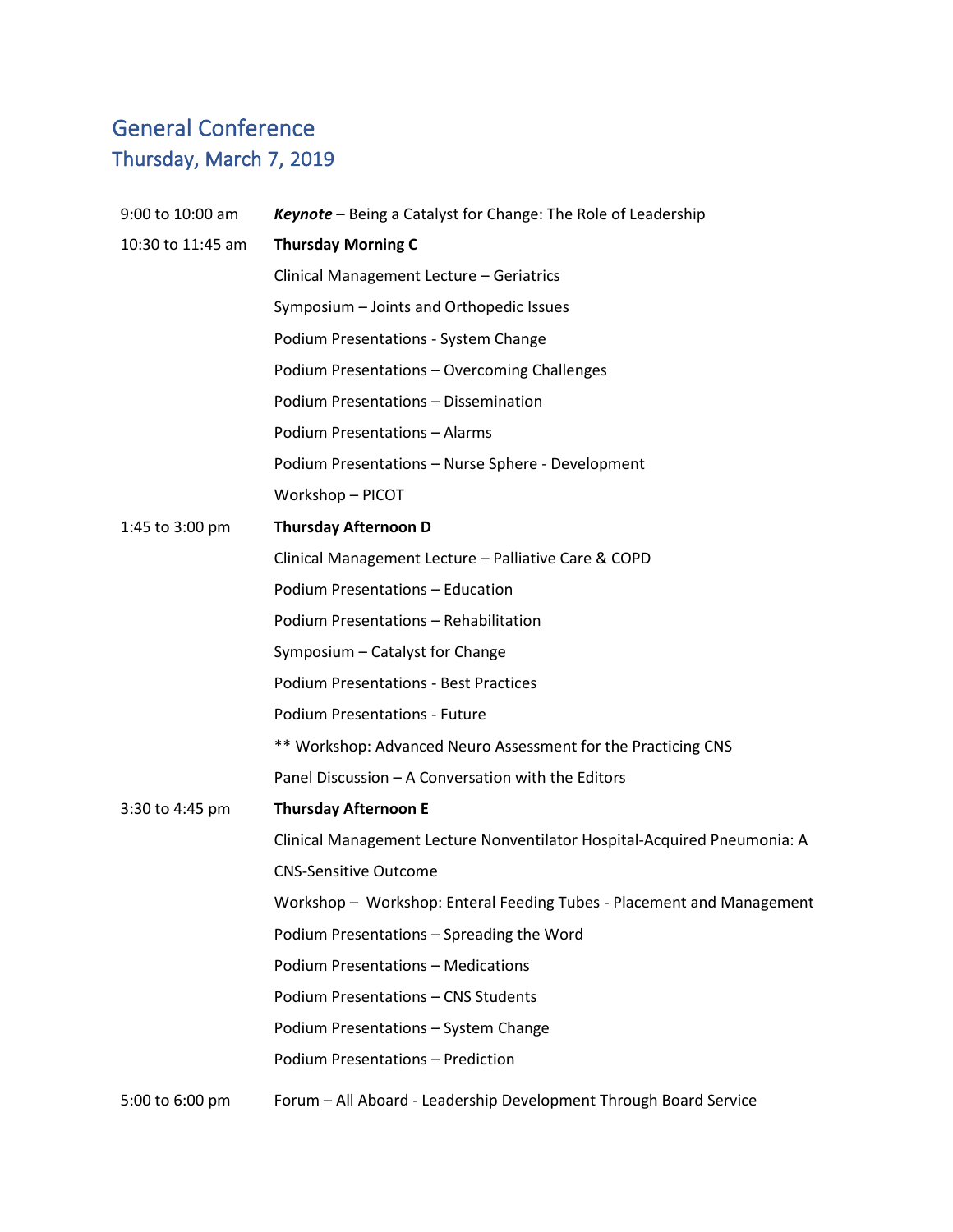# General Conference Friday, March 8, 2019

| 9:00 to 10:15 am  | Keynote - The Future of CNS Care: Embracing Change                         |
|-------------------|----------------------------------------------------------------------------|
| 11:00 to 12:15 pm | <b>Friday Morning F</b>                                                    |
|                   | Podium Presentations - Quality Improvement - Injury Prevention             |
|                   | Podium Presentations - Infection Control Sepsis                            |
|                   | Podium Presentations - Education Issues                                    |
|                   | Symposium - Clinical Data and Knowledge                                    |
|                   | Podium Presentations - Leadership and Collaboration                        |
|                   | Podium Presentations - Quality Improvement - Oncology                      |
| 2:00 to 3:15 pm   | <b>Friday Afternoon G</b>                                                  |
|                   | Podium Presentations - Skills - Rapid Extubating & Ultrasound IV Insertion |
|                   | Podium Presentations - Process & Policy                                    |
|                   | Podium Presentations - Care - SAFE, Animal Assisted, & Intact Patient      |
|                   | Symposium - Research                                                       |
|                   | Workshop (Part A) - CNS Practice: "Setting up Shop"                        |
|                   | Podium Presentations - Infection Control - Sepsis II                       |
|                   | Podium Presentations - Change                                              |
| 3:45 to 5:00 pm   | <b>Friday Afternoon H</b>                                                  |
|                   | Podium Presentations - Influence                                           |
|                   | Clinical Management Lecture - Hypertension                                 |
|                   | Podium Presentations - Infection Part II                                   |
|                   | <b>Podium Presentations - Pediatrics</b>                                   |
|                   | Workshop (Part B) - So, You Want to Develop Your Innovative Idea into a    |
|                   | <b>Business Proposal</b>                                                   |
|                   | Podium Presentations - Neuro-Stroke                                        |
|                   | Clinical Management Lecture - Bacteremia and Harm                          |
|                   | Symposium - Dialysis and EHR                                               |